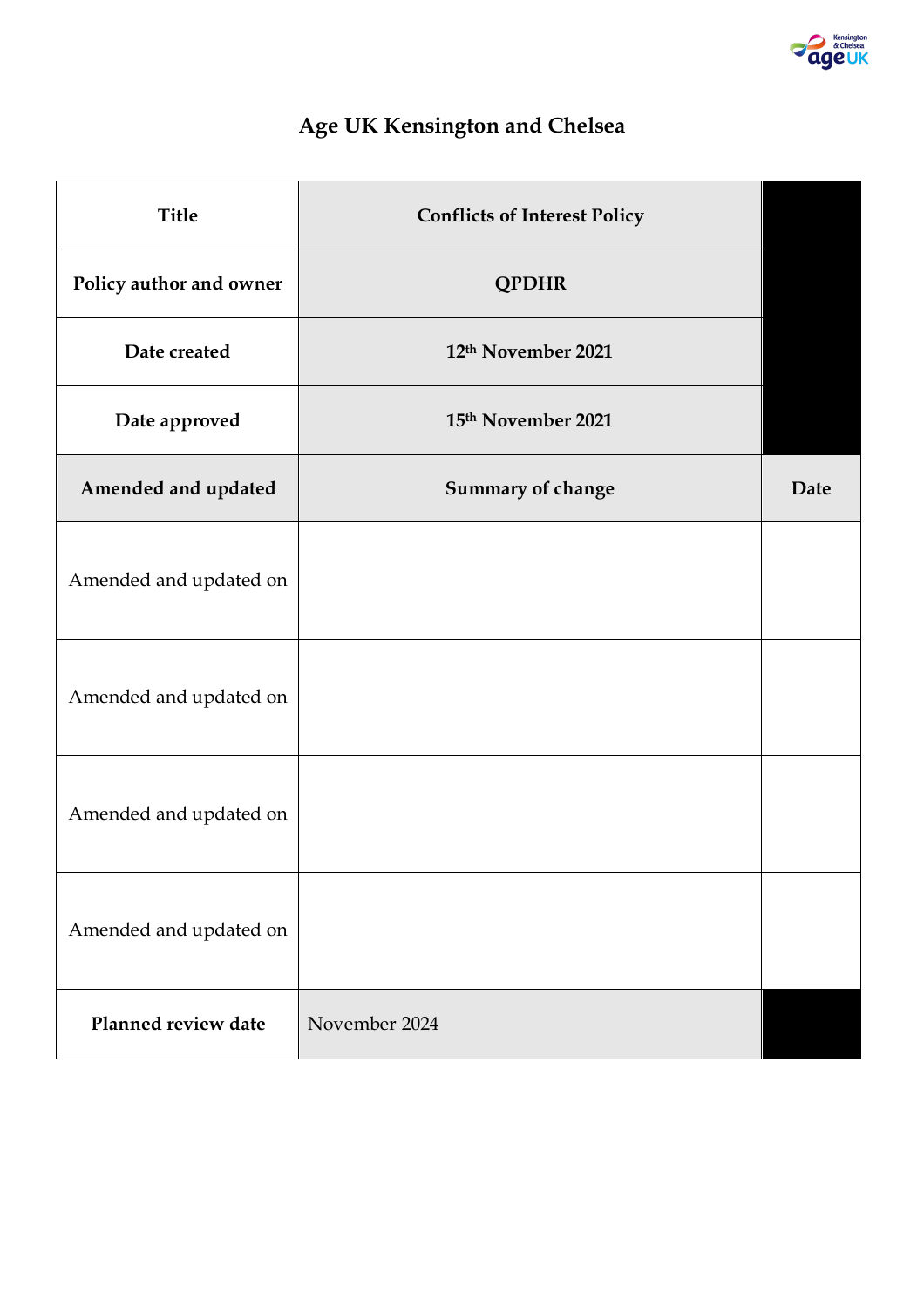# **Age UK Kensington and Chelsea Policy - Conflicts of Interest**

At Age UK Kensington and Chelsea (AUKC), we want to prevent any conflicts of interest that may arise between trustees, members of staff and volunteers and their private or family interests or their association with other voluntary or community organisations, public authorities, commercial organisations, or other bodies.

Conflicts of interest could include, but are not limited to:

- Unfair access to information, influence, services, or resources.
- Being party to both sides of a contract or other agreement.

We acknowledge that those that work in whatever capacity for us will act with integrity, but we also recognise that having a potential conflict of interest can lead to decisions that are not necessarily in the best interests of AUKC and might be invalid or open to challenge. Conflicts of interest can also damage our reputation or diminish public trust and confidence in our services and the way in which we operate.

These harmful effects can be prevented by ensuring that we do not place those who work for us in vulnerable positions, and it is our policy that trustees and staff are required to declare their interests, and any gifts or hospitality received in connection with their role with us.

We reserve the right to challenge any matter that we believe may generate a conflict of interest. Such challenge will only be used exceptionally and reasonably. All employees are expected to place the interests of AUKC as their priority.

## **Principles**

Our policy is based on the following principles:

- 1. Trustees are elected, co-opted, or appointed to the Board to serve the interests of AUKC; and
- 2. Members of the Trustee Board should act in our interests only and without regard to their own private interests and should not derive any personal benefit or gain from the charity; and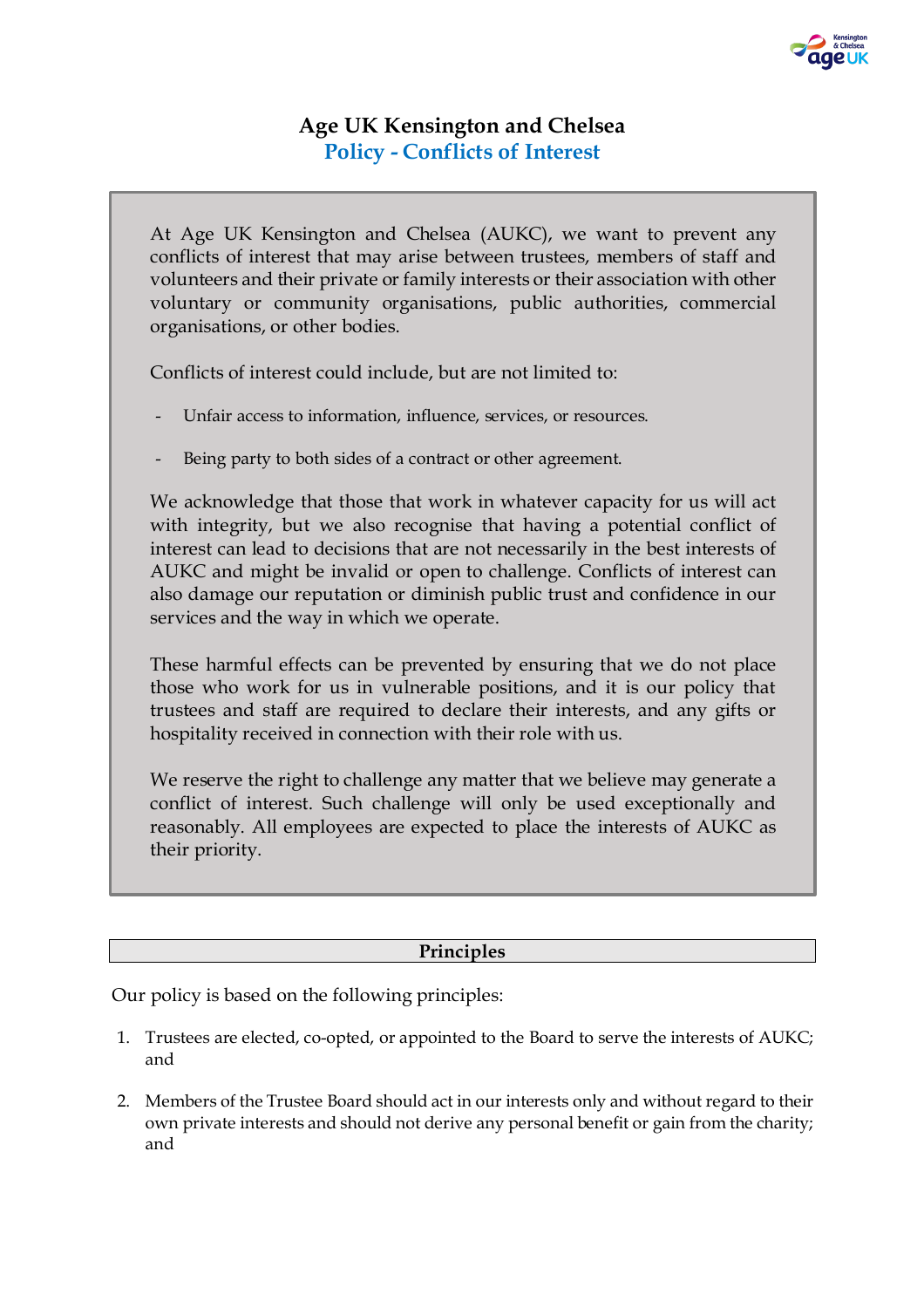

- 3. Trustees and staff attending meetings and conferences on behalf of AUKC should always act and speak in our best interests; and
- 4. Staff are employed to serve the interests our organisation, its clients, and the wider community, with their actions and decisions reflecting that position; and
- 5. Organisations and bodies with which staff members are associated in a personal capacity should not benefit from this employment, other than the benefits that all, or significant groups of voluntary and community organisations can receive from our work.

### **Application**

This policy and procedure applies to trustees, all staff employed by AUKC whether on substantive or fixed-term, permanent, bank or temporary contracts of employment as well as volunteers.

#### **Standards**

We maintain the following standards:

- 1. All Trustees and staff on election, co-option or appointment are required to list on a Register, all relevant interests which might influence their judgement, or which could be perceived by any reasonable assessment to do so; and
- 2. The declaration of interests register will be updated annually or when any changes occur to ensure that this policy remains effective.

#### **Responsibilities**

All trustees and staff who present at a Board meeting (or sub-committee or working group) should make an oral declaration of any relevant interests if it relates specifically to a particular issue under consideration.

In accordance with the constitution, no trustee or member of the Executive team may acquire any interest in property belonging to the charity otherwise than as a trustee for AUKC or receive remuneration or be interested other than as a member of the Executive team in any contract entered into by AUKC.

#### **Legislation**

This policy is based on UK legislation as follows:

- 1. The Data Protection Act 2018; and
- 2. Bribery Act 2010; and
- 3. Companies Act 2006.

#### **Definition**